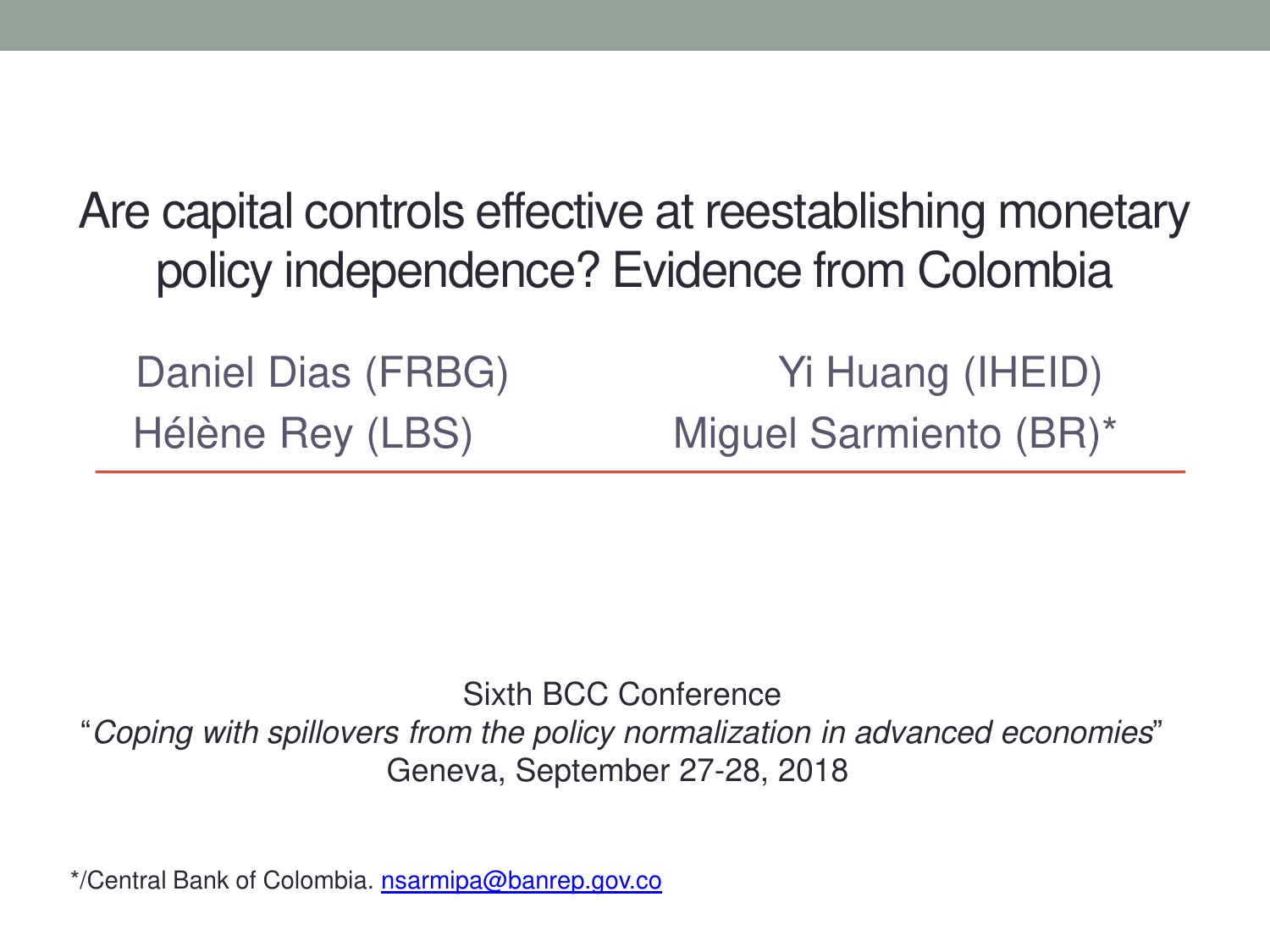## **Motivation**

- Large capital flows in international banking make the **conduction of local MP**  more difficult (Borio and Zhu, 2008; Gertler and Karadi, 2015)
- International monetary policy (IMP) shocks from financial centers are transmitted to other countries **irrespectively of their exchange rate regime** (Rey, 2018).
	- IMP shocks have been found to **affect bank lending in EMEs**: Forbes, (2008) (Chile); Barroso et al., (2013) (Brazil); Morais, Peydro and Ruiz, forthcoming (Mexico).
- **However, there is no evidence of the impact of IMP shocks on bank lending in Colombia**
- **Colombia** imposed capital controls during 2007:Q2 to 2008:Q4 to limit credit growth and capital inflows:
	- External reserve requirements: 40% of the foreign loan amount for 6 months.
	- Deposit on portfolio investment: 40% of the investment (increased to 50% in May 2008).
	- Leverage cap on banks' foreign currency derivative positions: The sum of assets and liabilities in foreign currency cannot exceed 5 times the bank' capital equity.
	- Capital controls were successful in **reducing external borrowing** (Clements and Kamil, 2009) and keeping higher interest rate differentials to the US (Baba and Kokenyne, 2011)
	- EMEs have imposed **capital controls** to tilt the composition of flows toward less risky liabilities (Magud, et al, 2011; Ostry et al., 2012; Bruno and Shin, 2014).
- **An open question is whether capital controls can mitigate the effects of IMP shocks on small open emerging economies.**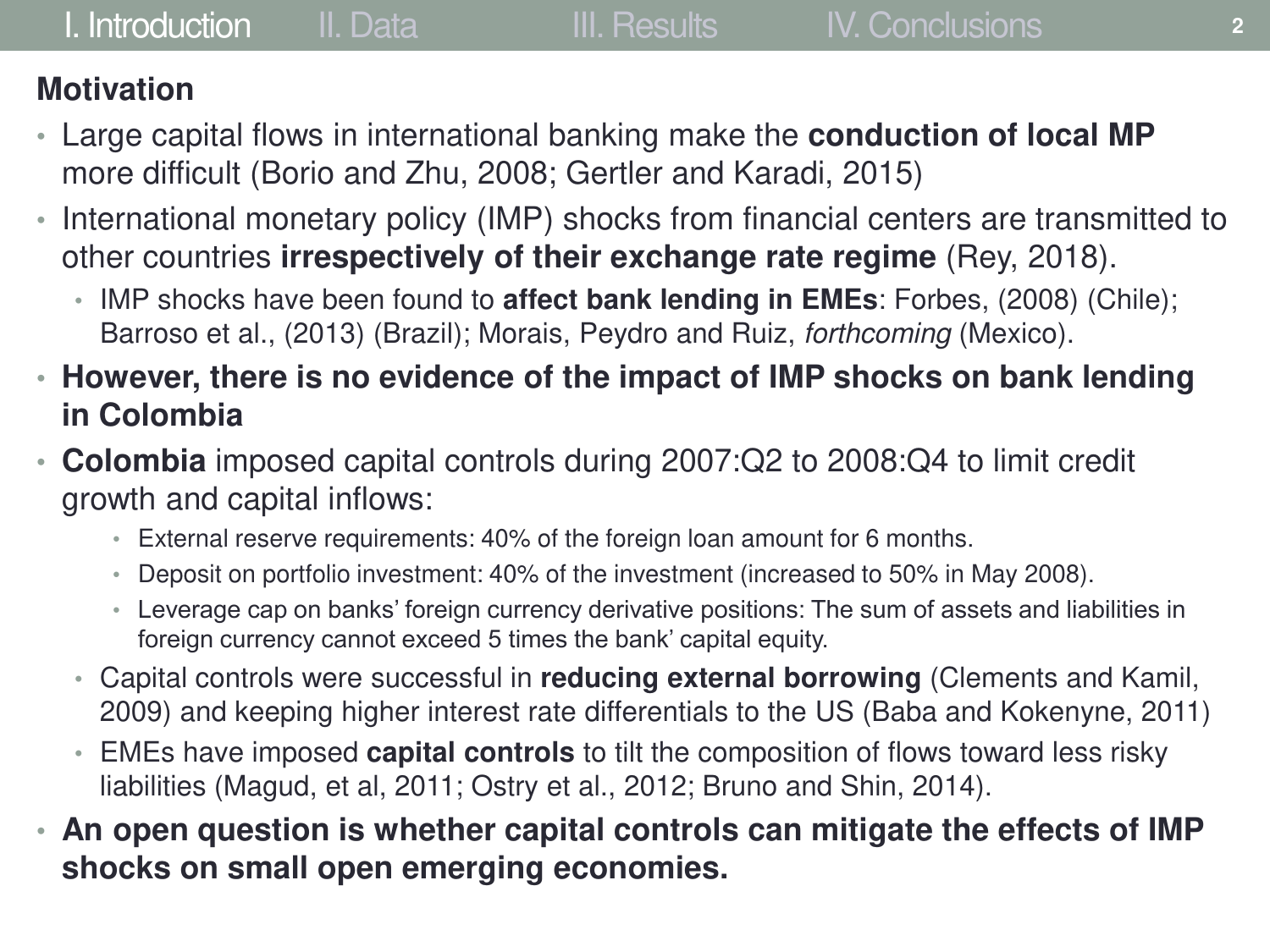After a credit boom (2005q1-2006q3), the Colombian Authorities imposed capital controls (2007q2-2008q4), then the real effects from the GFC were observed (2009)…



Figure 1. Corporate credit growth and interest rates in Colombia (2004-2014). Notes: Real annual loan growth rate (in %); median corporate loan rates (in %) and overnight interbank rate (in  $\%$ ).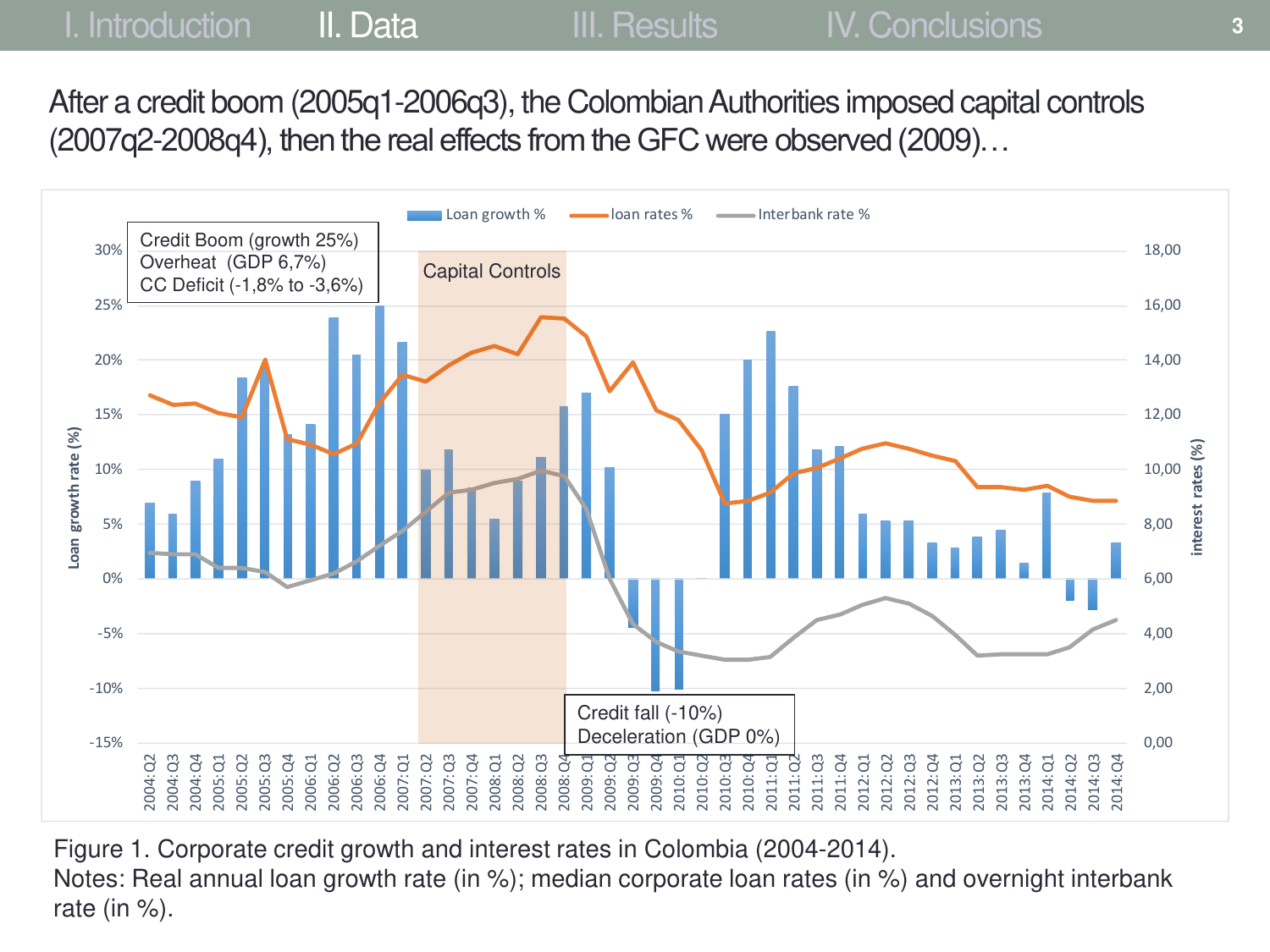# **In this paper we focus on**:

- How changes in international monetary policy (IMP) affect bank lending in emerging markets?
- Can capital controls mitigate the impact of IMP shocks on emerging markets?

# **What we do?**

- This paper analyses the effects of foreign monetary policy actions on bank lending, using loan-bank-firm-level data from Colombia
	- We use loan-level data from Superintendencia Financiera de Colombia (SFC) (Colombia's credit registry database) covering the period 2004:Q2 to 2014:Q4
	- We use of corporate loans and distinguish between disbursements and stock of loans and among loans in local and foreign currency.
	- The data includes the universe of corporate loans granted by 27 banks (from which **7** are foreign owned from US and Eurozone) to 186.000 firms.
- We study the period 2004-2014, a period in which Colombia temporarily imposed capital controls between 2007:Q2 and 2008:Q4.
- We use this event to understand how capital controls may affect the transmission domestic and IMP shocks to small open emerging market economies.
- **First paper to assess the effect of capital controls on the transmission of monetary policy (domestic and foreign) using microeconomic data.**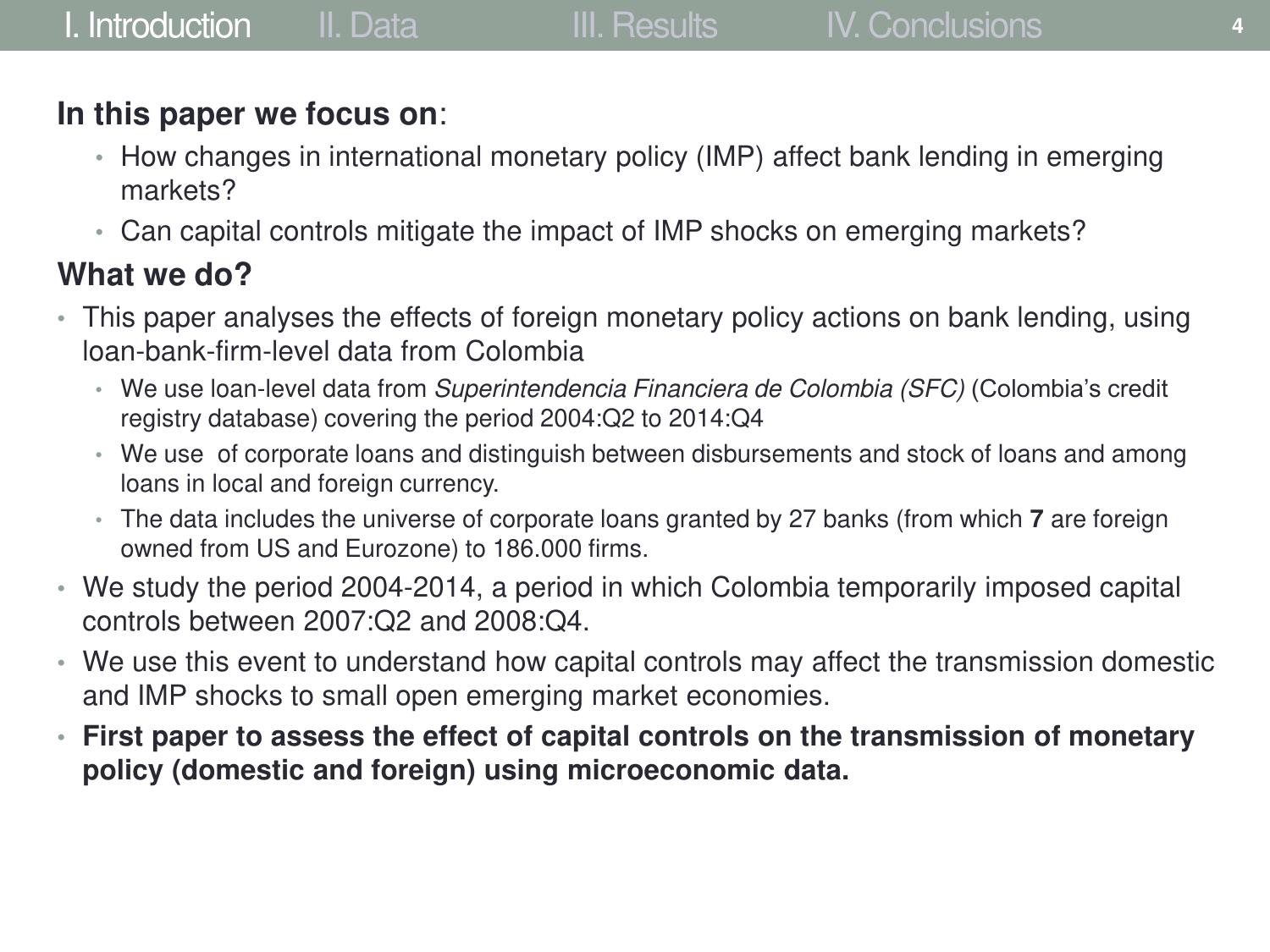### **Empirical specification**

- Our empirical identification in **(1)** follows Morais, Peydro, and Ruiz forthcoming.
- In **(2)** we extend the model to test whether capital controls (CC) mitigate the impact of IMP shocks on credit conditions.
- The baseline specifications use **bank-firm** level data (y<sub>i.b.t</sub>) and include bank-firm fixed effects to control for bank-firm relationship specific-characteristics:
- We test our results using firm level data (y<sub>i,t</sub>) and include firm fixed effects to control for unobserved firm specific-characteristics:

$$
y_{i,b,t} = \rho + \sum_{\text{country}} \left[ \alpha_{\text{country}} MPshock - \text{country}_t \right] + X_{i,t} + \theta_{i,b} + \varepsilon_{i,b,t} \tag{1}
$$

$$
y_{i,b,t} = \sum_{period} period_j + \sum_{period\ country} [\alpha_{country,period} MPshock - country_t * period_t] + X_{i,t} + \theta_{i,b} + \varepsilon_{i,b,t} \quad (2)
$$

### **Variables**:

- $Y_{\text{int}}$ : credit outcome y of firm i with bank b in quarter t. log(loan volume), loan rate, loan collateral and log(maturity).
- MP Shock\_country<sub>t</sub>: Monetary policy shocks in the US, EA or in Colombia. We use E.A. and U.S. shadow rates following Wu-Xia (2016), and residuals of the interbank rate over inflation and GDP for Colombia.
- **Period**: normal times (2004:Q2-2007:Q1 and 2009:Q1-2014:Q4) and **during capital controls (2007:Q2- 2008:Q4)**
- $X_{it}$ : control variables: inflation, GDP growth, credit to GDP gap, in US, EA and Colombia (Taylor-rule MP dynamics), US VIX, and EMBI-Latam (risk factors), some time-varying firm characteristics (size, importer, exporter, credit risk), and time dummies in 2008 and 2009, to control for the GFC and the economy deceleration in Colombia, respectively.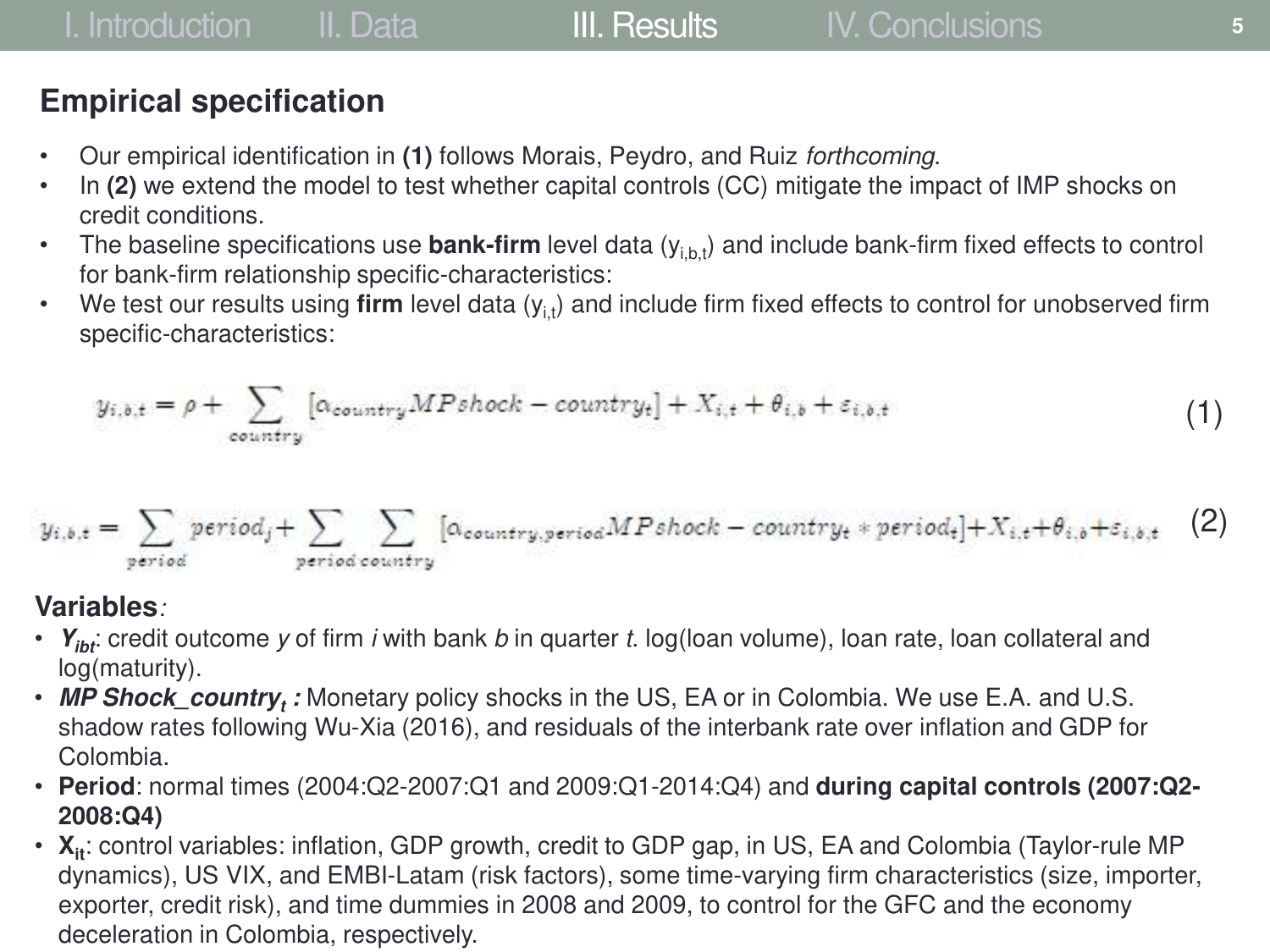|                         | Loan rate              | Loan rate              | Loan rate       | Loan volume     | Loan volume     | Loan volume     |
|-------------------------|------------------------|------------------------|-----------------|-----------------|-----------------|-----------------|
| Colombia monetary shock | 0.478<br>$(0.166)$ *** | 0.598<br>$(0.144)$ *** | $-0.501$        | $-0.029$        | $-0.033$        | $-0.039$        |
| $R^2$                   | 0.68                   | 0.69                   | (0.310)<br>0.61 | (0.018)<br>0.78 | (0.019)<br>0.78 | (0.032)<br>0.80 |
| Ν                       | 372,096                | 329.322                | 41,320          | 372,096         | 329,322         | 41,320          |
| Bank-Firm FE            |                        |                        |                 |                 |                 | V               |
| Banks                   | Аll                    | Local                  | Foreign         | All             | Local           | Foreign         |

### Table 1. Impact of local MP shocks on corporate loan rates and loan volume in Colombia (bank-firm-level)

Notes: This table presents results of OLS estimates using bank-firm level specifications (1) and (2) over the the disbursements of corporate loans in *local currency*. Dependent variable is loan rate (in %) and loan volume (log of million COP). Colombia monetary shock is the residual of the interbank rate over inflation and GDP growth. Control variables include: inflation and GDP growth in EA and Colombia, EMBI-Latam and some time-varying firm characteristics (importer, exporter, size, credit risk). We include time dummies for the years 2008 and 2009 to control for the GFC and the economy deceleration in Colombia, respectively. Bank-firm fixed effects are include in all specifications. Robust standard errors in parentheses. \*\*\* p<0.01, \*\* p<0.05, \* p<0.1.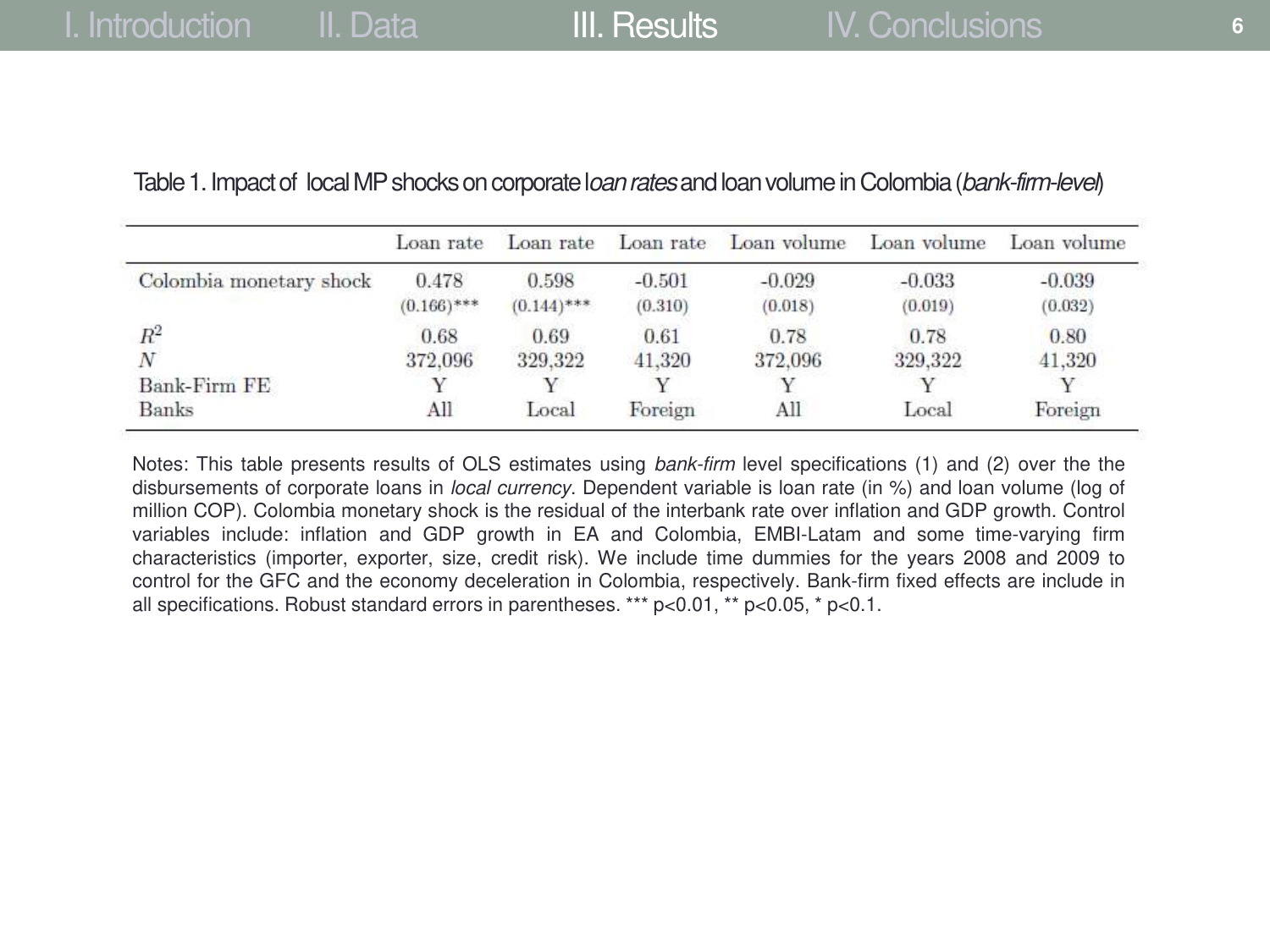### Table 2. Impact of Eurozone MP shocks on corporate loan rates and loan volume in Colombia (bank-firm-level)

|                         | Loan rate              | Loan rate              | Loan rate             | Loan volume              | Loan volume              | Loan volume         |
|-------------------------|------------------------|------------------------|-----------------------|--------------------------|--------------------------|---------------------|
| Colombia monetary shock | 0.568<br>$(0.114)$ *** | 0.672<br>$(0.102)$ *** | $-0.305$<br>(0.238)   | $-0.034$<br>$(0.018)*$   | $-0.041$<br>$(0.019)$ ** | $-0.024$<br>(0.034) |
| E.A. shadow rate        | 0.483<br>$(0.123)$ *** | 0.417<br>$(0.100)$ *** | 0.827<br>$(0.310)$ ** | $-0.032$<br>$(0.013)$ ** | $-0.043$<br>$(0.015)$ ** | 0.061<br>(0.042)    |
| $R^2$                   | 0.68                   | 0.69                   | 0.61                  | 0.78                     | 0.78                     | 0.80                |
| N                       | 372,096                | 329,322                | 41,320                | 372,096                  | 329,322                  | 41,320              |
| <b>Bank-Firm FE</b>     |                        |                        |                       |                          |                          |                     |
| <b>Banks</b>            | All                    | Local                  | Foreign               | All                      | Local                    | Foreign             |

#### Table 3. Impact of United States MP shocks on corporate loan rates and loan volume in Colombia (bank-firm-level)

|                         | Loan rate     | Loan rate    | Loan rate | Loan volume | Loan volume | Loan volume |
|-------------------------|---------------|--------------|-----------|-------------|-------------|-------------|
| Colombia monetary shock | 0.521         | 0.636        | $-0.433$  | $-0.033$    | $-0.037$    | $-0.039$    |
|                         | $(0.134)$ *** | $(0.113)***$ | (0.277)   | $(0.017)*$  | $(0.019)*$  | (0.031)     |
| U.S. shadow rate        | 0.452         | 0.424        | 0.618     | $-0.043$    | $-0.049$    | $-0.006$    |
|                         | $(0.200)$ **  | $(0.165)$ ** | (0.460)   | $(0.022)^*$ | $(0.027)^*$ | (0.050)     |
| $R^2$                   | 0.68          | 0.69         | 0.61      | 0.78        | 0.78        | 0.80        |
| N                       | 372,096       | 329.322      | 41.320    | 372,096     | 329.322     | 41.320      |
| Bank-Firm FE            |               |              |           |             |             |             |
| Banks                   | All           | Local        | Foreign   | All         | Local       | Foreign     |

Notes: Table 2 an Table 3 presents results of OLS estimates using bank-firm level specifications (1) and (2) over the the disbursements of corporate loans in local currency. Dependent variable is loan rate (in %) and loan volume (log of million COP). Colombia monetary shock is the residual of the interbank rate over inflation and GDP growth. EA shadow rate and U.S. shadow rate are computed following Wu-Xia (2016). Control variables include: inflation and GDP growth in EA, US and Colombia, EMBI-Latam, US VIX and some time-varying firm characteristics (importer, exporter, size, credit risk). We include time dummies for the years 2008 and 2009 to control for the GFC and the economy deceleration in Colombia, respectively. Bank-firm fixed effects are include in all specifications. Robust standard errors in parentheses. \*\*\* p<0.01, \*\* p<0.05, \* p<0.1.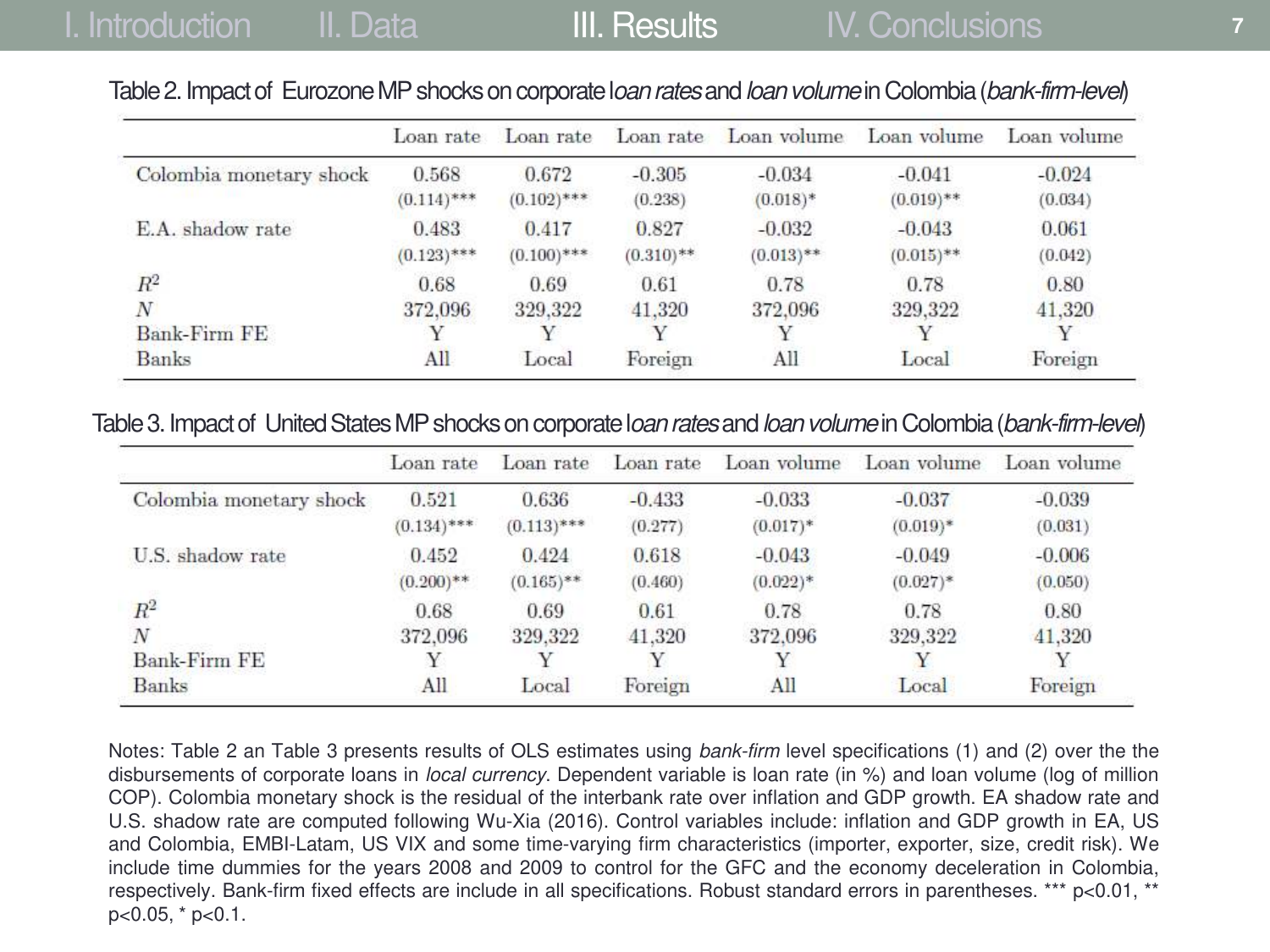### Higher effect of local MP during capital controls and no effect of Eurozone MP is observed…

### Table 4. Impact of *Eurozone* MP shocks on corporate l*oan rates* and loan volume in Colombia (bank-firm-level)

|                                            | Loan rate     | Loan rate     | Loan rate     | Loan volume  | Loan volume  | Loan volume  |
|--------------------------------------------|---------------|---------------|---------------|--------------|--------------|--------------|
| Colombia monetary shock - capital controls | 0.931         | 0.949         | 1.345         | $-0.064$     | $-0.068$     | $-0.029$     |
|                                            | $(0.183)$ *** | $(0.166)$ *** | $(0.439)$ *** | $(0.026)$ ** | $(0.027)$ ** | (0.064)      |
| Colombia monetary shock - normal times     | 0.482         | 0.660         | $-0.744$      | $-0.007$     | $-0.013$     | 0.021        |
|                                            | $(0.107)$ *** | $(0.091)$ *** | $(0.269)$ *** | (0.016)      | (0.016)      | (0.030)      |
| E.A. shadow rate - capital controls        | 0.181         | 0.033         | 0.259         | $-0.009$     | $-0.029$     | 0.193        |
|                                            | (0.471)       | (0.395)       | (0.998)       | (0.045)      | (0.047)      | (0.117)      |
| E.A. shadow rate - normal times            | 0.523         | 0.428         | 1.043         | $-0.028$     | $-0.037$     | 0.054        |
|                                            | $(0.137)$ *** | $(0.113)$ *** | $(0.351)$ *** | $(0.014)$ *  | $(0.016)$ ** | (0.040)      |
| $R^2$                                      | 0.67          | 0.67          | 0.63          | 0.77         | 0.76         | 0.78         |
| N                                          | 479,267       | 425,812       | 51,020        | 479,267      | 425,812      | 51,020       |
| Bank-Firm FE<br>Banks                      | All           | Local         | Foreign       | Υ<br>All     | Local        | v<br>Foreign |

Notes: This table presents results of OLS estimates using bank-firm level specifications (1) and (2) over the the disbursements of corporate loans in local currency. Dependent variable is loan rate (in %) and loan volume (log of million COP). Colombia monetary shock is the residual of the interbank rate over inflation and GDP growth. EA shadow rate is computed following Wu-Xia (2016). Control variables include: inflation and GDP growth in EA, and Colombia, EMBI-Latam, and some time-varying firm characteristics (importer, exporter, size, credit risk). We include time dummies for the years 2008 and 2009 to control for the GFC and the economy deceleration in Colombia, respectively. Bank-firm fixed effects are include in all specifications. Robust standard errors in parentheses. \*\*\*  $p<0.01$ , \*\*  $p<0.05$ , \*  $p<0.1$ .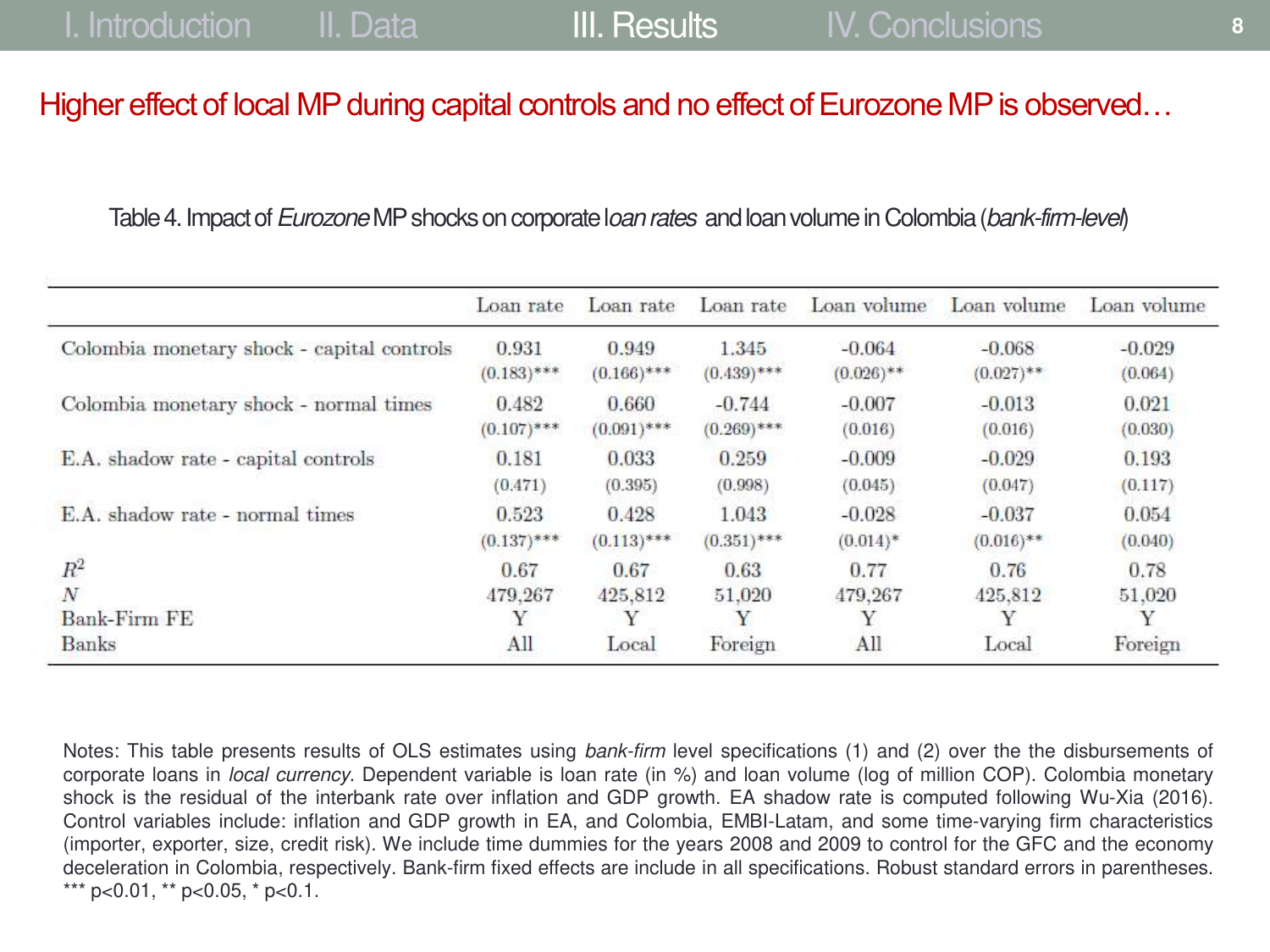### A significant pass-through of United States MP shocks to corporate loan rates…and also over loan volume

Table 5. Impact of United States MP shocks on corporate loan rates and loan volume in Colombia (bank-firm-level)

|                                            | Loan rate     | Loan rate     | Loan rate     | Loan volume  | Loan volume  | Loan volume |
|--------------------------------------------|---------------|---------------|---------------|--------------|--------------|-------------|
| Colombia monetary shock - capital controls | 0.939         | 0.908         | 1.638         | $-0.056$     | $-0.063$     | $-0.002$    |
|                                            | $(0.216)$ *** | $(0.209)$ *** | $(0.424)$ *** | $(0.025)$ ** | $(0.026)$ ** | (0.065)     |
| Colombia monetary shock - normal times     | 0.662         | 0.775         | $-0.244$      | $-0.013$     | $-0.019$     | 0.009       |
|                                            | $(0.121)$ *** | $(0.108)$ *** | (0.260)       | (0.017)      | (0.017)      | (0.035)     |
| U.S. shadow rate - capital controls        | $-0.555$      | $-0.394$      | $-1.422$      | 0.026        | 0.030        | 0.003       |
|                                            | $(0.130)$ *** | $(0.127)$ *** | $(0.235)$ *** | (0.019)      | (0.019)      | (0.042)     |
| U.S. shadow rate - normal times            | 0.539         | 0.426         | 0.933         | $-0.038$     | $-0.046$     | 0.028       |
|                                            | $(0.153)$ *** | $(0.133)$ *** | $(0.384)$ **  | $(0.020)*$   | $(0.024)$ *  | (0.043)     |
| $R^2$                                      | 0.67          | 0.67          | 0.63          | 0.77         | 0.76         | 0.78        |
| N                                          | 479,267       | 425,812       | 51.020        | 479,267      | 425,812      | 51,020      |
| <b>Bank-Firm FE</b>                        | Υ             |               |               | Υ            |              | $\mathbf v$ |
| Banks                                      | All           | Local         | Foreign       | All          | Local        | Foreign     |

Notes: This table presents results of OLS estimates using bank-firm level specifications (1) and (2) over the the disbursements of corporate loans in *local currency*. Dependent variable is loan rate (in %) and loan volume (log of million COP). Colombia monetary shock is the residual of the interbank rate over inflation and GDP growth. U.S. shadow rate is computed following Wu-Xia (2016). Control variables include: inflation and GDP growth in U.S. and Colombia, EMBI-Latam, US\_VIX and some time-varying firm characteristics (importer, exporter, size, credit risk). We include time dummies for the years 2008 and 2009 to control for the GFC and the economy deceleration in Colombia, respectively. Bank-firm fixed effects are include in all specifications. Robust standard errors in parentheses. \*\*\* p<0.01, \*\* p<0.05, \* p<0.1.